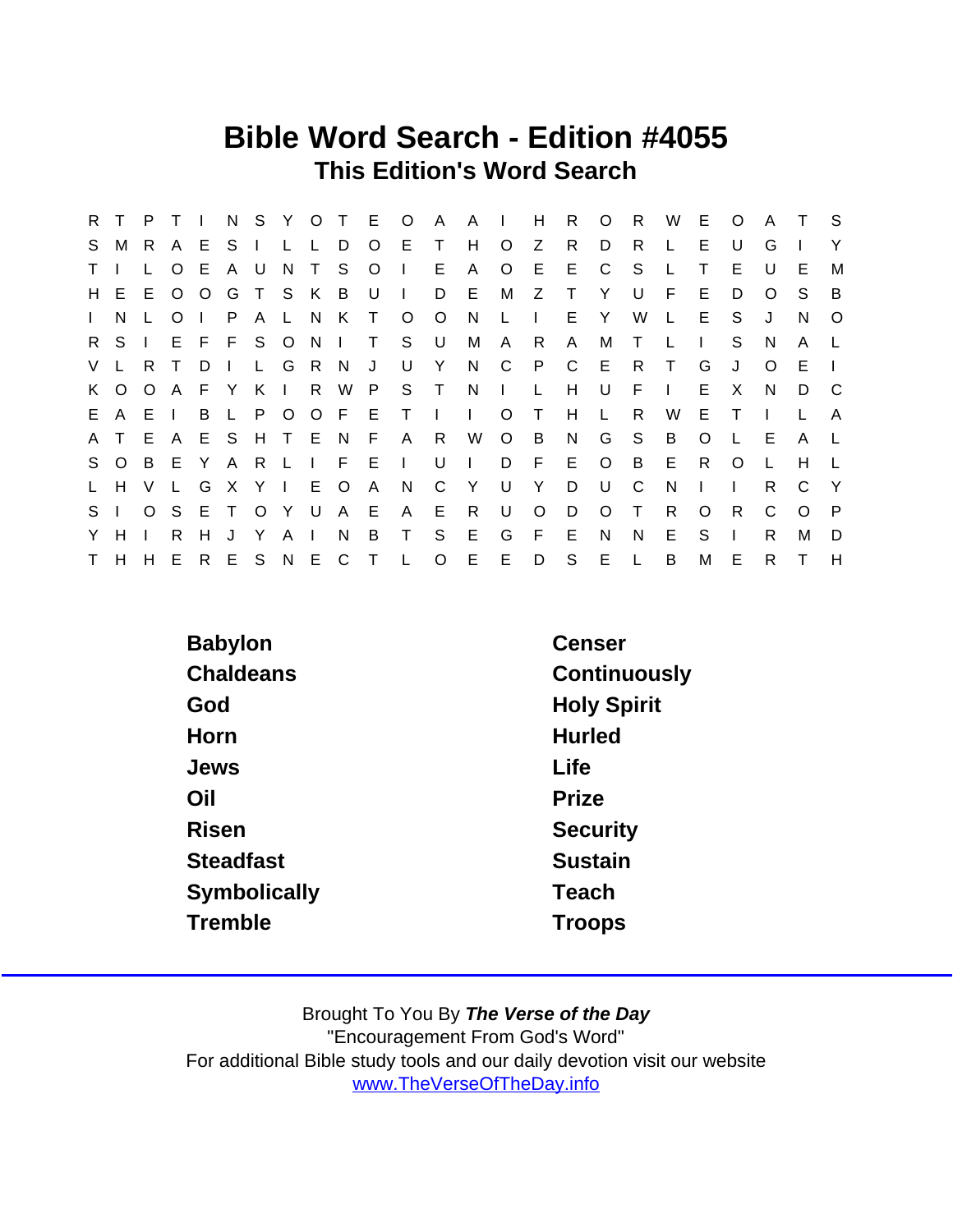## Bible Word Search - Edition #4055 Word Search Answer Guide

| $\mathbf{r}$ | T.           | p              | $-t$         |              |              |         | ins Yote      |              |       |                | $\overline{\mathsf{O}}$ | a              | a i            |              | h.           | $\mathbf{r}$ | $\circ$      | $\mathsf{r}$ | W            | e            | $\circ$      | a            | t       | - S          |
|--------------|--------------|----------------|--------------|--------------|--------------|---------|---------------|--------------|-------|----------------|-------------------------|----------------|----------------|--------------|--------------|--------------|--------------|--------------|--------------|--------------|--------------|--------------|---------|--------------|
| S.           | m            | R.             | a            | e            | s i          |         | $\perp$       | $\mathsf{L}$ | d     | $\overline{O}$ | e                       | t              | h.             | $\circ$      | z            | $\mathsf{r}$ | d            | $\mathsf{r}$ | $\mathbf{L}$ | e            | u            | g            |         | Y            |
| t.           | $\mathbf{I}$ | $\mathbf{L}$   | O            | $\mathbf{e}$ | a u          |         |               | n T S o      |       |                | - i -                   | $\mathbf{e}$   | a              | $\circ$      | Е            | $\mathsf{e}$ | $\mathbf{C}$ | S            | $\mathbf{I}$ | t            | e            | u            | e       | M            |
| h.           | $\mathbf{e}$ | e              | $0$ O        |              |              |         | g t S k b U   |              |       |                | - i -                   | d              | $\mathsf{e}\,$ | m            | Z            | $\top$       | y            | <b>u</b>     | f            | $\mathbf e$  | D            | $\circ$      | S.      | B            |
| i.           | n.           | $\mathbf{L}$   | $\circ$      | $\mathbf{i}$ | P.           |         | $A \mid$      |              |       | N K T O        |                         | $\overline{O}$ | n              | $\Box$       | $\mathbf{L}$ | $E =$        | y            | W            | $\Box$       | $E_{\perp}$  | $\mathsf{s}$ | - i          | N       | $\circ$      |
| r            | <sub>S</sub> | $\Box$         | e            |              |              |         |               |              |       |                | f F S O n I t S U       |                | m              | a            | R            | $\mathsf{A}$ | m            | $\mathsf{t}$ | L            | $\mathbf{i}$ | S.           | n            | A       |              |
| $\mathsf{V}$ | L.           | $\mathsf{r}$   | $\mathbf{t}$ | D            | $i \in L$    |         |               | g R N j      |       |                | U                       | Y              | N.             | $\mathbf{C}$ | P.           | $\mathsf{C}$ | $-e$         | R            | t            | g            | J            | $\circ$      | E.      | $\perp$      |
|              | k o          | $\circ$        |              |              |              |         |               |              |       |                | A f Y k I R w p S T     |                | n              | $\sim 1$ .   | $\mathbf{L}$ | H            | U            | f            | j.           | E.           | $\mathsf{x}$ | n            | D       | - C          |
| e            | a            | Ei             |              | B            | $\mathbf{L}$ | P.      | $\circ$       | o f          |       | $\mathbf{e}$   | $\top$                  | $\sim 1$ .     | i.             | $\circ$      | $\top$       | H            | $\mathbf{L}$ | $\mathsf{r}$ | W            | $\mathsf{e}$ | t            | -i-          |         | A            |
| a            | T.           |                | e A          |              |              |         | e S H t e n f |              |       |                | A R                     |                | <b>W</b>       | $\mathsf{o}$ | b            | N            | g            | S            | b            | $\circ$      | $\sim 1$     | e            | A       | $\mathsf{L}$ |
| S.           | $\Omega$     | B              | e Y          |              | a r          |         | $L \mid$      |              | F E   |                | $\mathbf{L}$            | U              | $\mathbf{I}$   | d            | f            | $\mathsf{e}$ | O            | $\mathbf b$  | e            | $\mathbf{r}$ | $\Omega$     | $\mathbf{L}$ | H       |              |
| $\mathbf{L}$ | h            | V              | L.           | $\mathsf{g}$ |              |         | xyi           |              | e o a |                | N                       | $\mathbb{C}$   | $\mathsf{y}$   | u            | y.           | D            | <b>u</b>     | $\mathbf{C}$ | n            | - i          | Ť.           | $\mathsf{r}$ | C       | - Y          |
| s i          |              | O <sub>s</sub> |              |              | e t          | $\circ$ | y             |              | u a e |                | a                       | $E$ r          |                | <b>u</b>     | O            | d            | $\circ$      | $\mathbf{t}$ | $\mathsf{r}$ | $\mathsf{o}$ | $\mathsf{r}$ | C            | $\circ$ | p            |
| V            | Hi           |                | $\mathsf{r}$ | h.           |              | V       | a i           |              | n     | b              | t                       | S              | e              | G            | f            | e            | n            | N.           | Е            | S.           | $\mathbf{I}$ | R.           | m       | d            |
| t            | h            | h.             | e            |              |              |         | R E S N E C t |              |       |                | $\sim 1$ .              | $\mathsf{o}$   | $\mathsf{e}$   | $\mathbf{e}$ | d            | s            | E            | $\mathsf{L}$ | B            | М            | E            | R.           | $\top$  | h.           |

Babylon: Diagonal Censer: Horizontal God: Diagonal **Holy Spirit: Diagonal** Horn: Diagonal **Hurled: Diagonal** Jews: Diagonal **Life: Horizontal** Oil: Diagonal Prize: Vertical Risen: Horizontal Security: Vertical Steadfast: Diagonal Sustain: Vertical Symbolically: Vertical Teach: Vertical Tremble: Horizontal Troops: Diagonal

Chaldeans: Vertical Continuously: Diagonal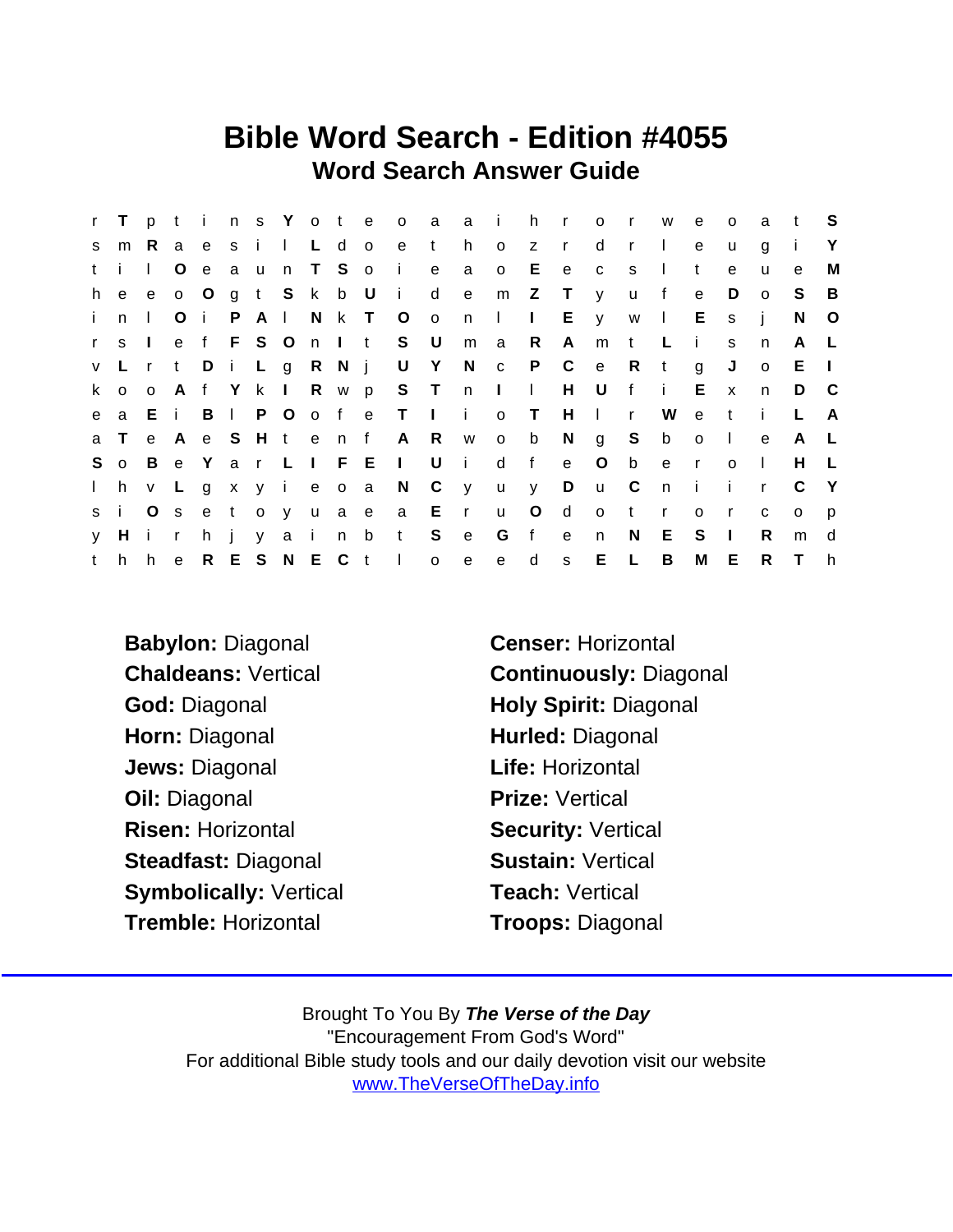# Bible Word Search - Edition #4055 Words Used And Their Definitions

#### Babylon

An ancient city in modern day Iraq; The capital city of the once great Babylonian Empire

**Censer** 

A container usually covered in which incense is burned, especially during religious ceremonies.

**Chaldeans** 

People group who lived in southern Babylon

Continuously Constantly and repeatedly

God

His name in Hebrew is YHVH, often pronounced as Yahweh or Jehovah; Only deity worshiped by the Israelites; Main person of the Godhead in the Trinity

Holy Spirit

The promise of God's inheritance. The third person of the trinity. What empowered the apostles to witness for Jesus and perform signs. See Acts 2

#### Horn

An instrument that is blown to play music or to give a signal, often to an army

**Hurled** 

Thrown

Jews

Members of the tribe of Judah or people who practice Judaism, the faith named after Judah